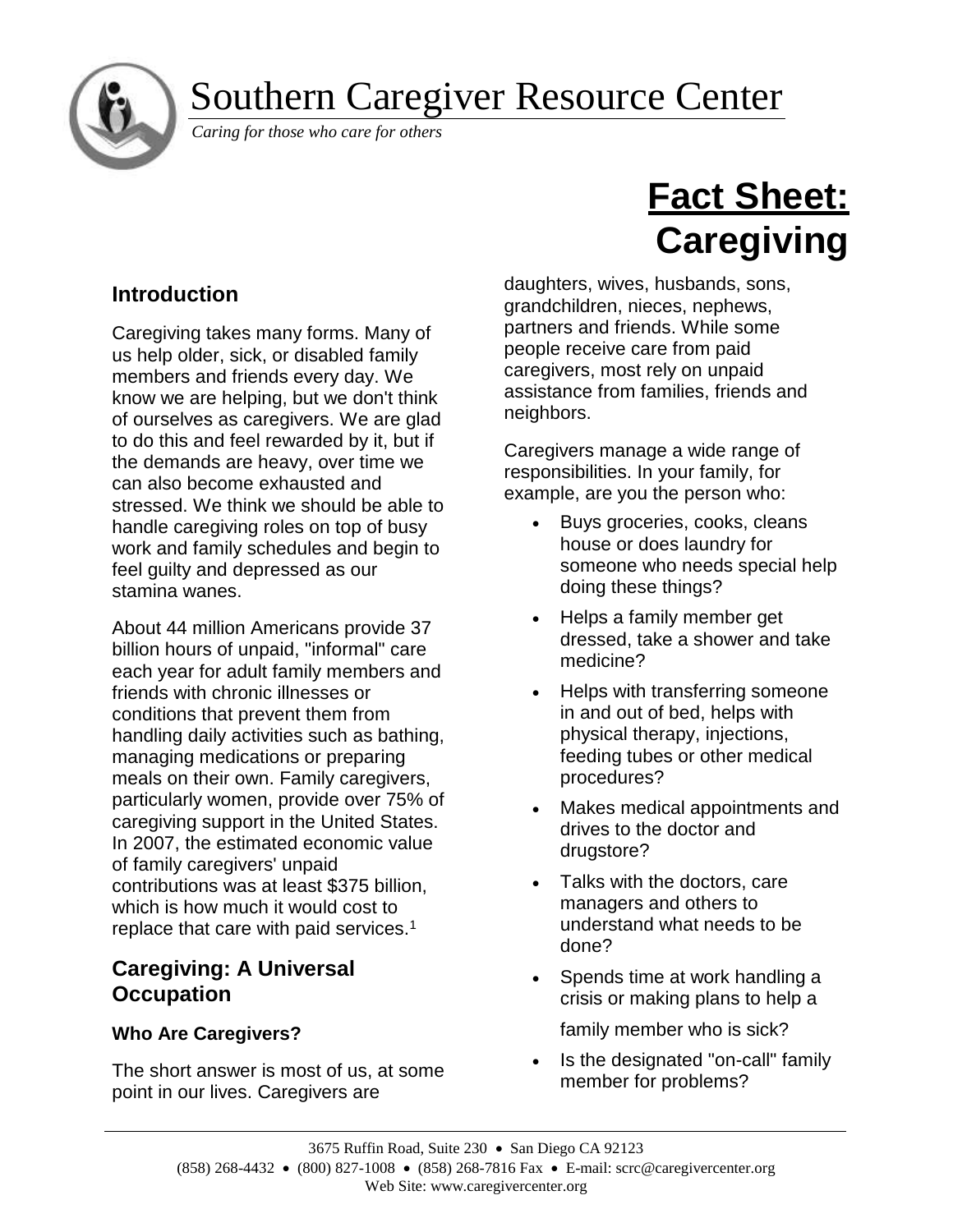In small doses, these jobs are manageable. But having to juggle competing caregiving demands with the demands of your own life on an ongoing basis can be quite a challenge.

With the 65+ age group expected to double to 70 million people by 2030,<sup>2</sup> family caregivers increasingly provide care for aging parents, siblings, and friends, most of whom have one or more chronic conditions $3$  and who wish to remain in their own homes and communities as they age.<sup>4</sup> Others belong to the "sandwich generation," caring for children and parents at the same time.

Caregiving roles and demands are impacted by a number of other factors, including:

- **Type of illness.** Caring for someone with Alzheimer's disease, other dementias, or other brain-impairing disorders can be more stressful than caring for someone with a physical impairment. Caring for someone with a cognitive disorder can be a 24/7 job due to the unpredictability of the care recipient's behavior. 5
- **Long-distance caregiving.** Long-distance caregiving is usually defined as care provided by a caregiver living more than an hour away from the care recipient. Caring from a distance is difficult both emotionally and logistically and is most common in situations where adult children and their parents do not live in the same area. In these cases, the caregiver's role is not as much "hands-on" as it is gathering information about

available resources, coordinating services and putting together a "team" of family, friends and paid help that can meet the care recipient's needs.

- **Urban versus rural settings.**  Caregivers living in rural settings face unique challenges. These include fewer available formal services, fewer physicians and health education services, transportation difficulties, weather problems in winter, geographic distance and isolation.<sup>6</sup>
- **Different cultural approaches to caregiving.** The United States' great diversity means that families bring their own histories, traditions and rituals to caregiving. In many cultures, there are family expectations about the caregiving roles of adult children; this is especially true in cultures where daughters or daughters-in-law are expected to assume the primary caregiver role for aging parents.

For some people, caregiving occurs gradually over time. For others, it can happen overnight. Caregivers may be full- or part-time; live with their loved one or provide care from a distance. Caregivers provide a wide range of services, from simple help such as grocery shopping, to complex medical procedures. For the most part, friends, neighbors, and most of all, families, provide–without pay–the vast majority of healthcare in this country.

#### **First Steps: Help for New Caregivers**

It is easy to become overwhelmed as a new caregiver. Five steps that can help are: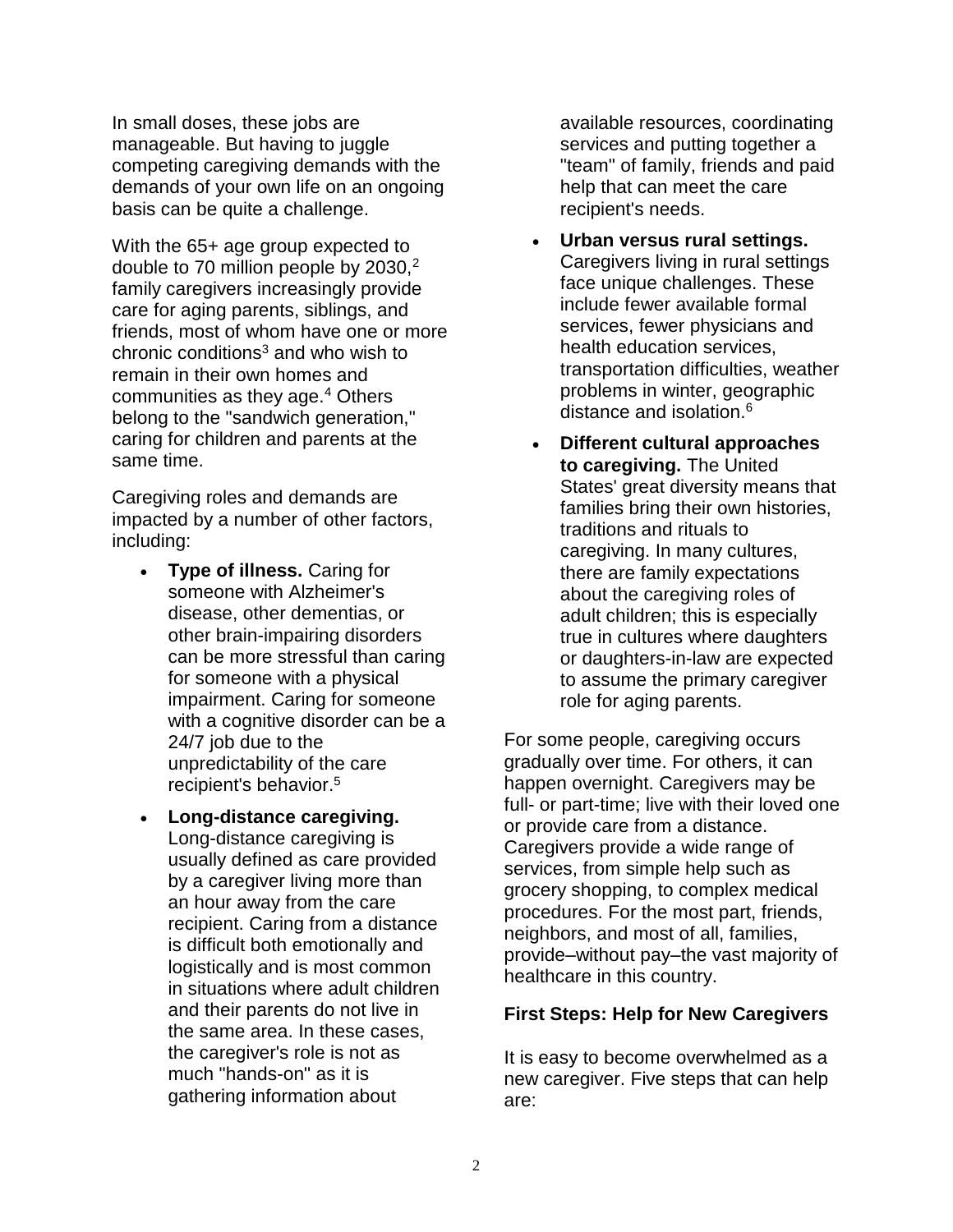- **Start with a diagnosis.** Learning about a family member's diagnosis helps caregivers understand the disease process and plan ahead realistically.
- **Talk about finances and healthcare wishes.** Having these conversations can be difficult, but completing Durable Powers of Attorney for finances and healthcare can help relieve anxiety and better prepare for the future.
- **Consider inviting family and close friends to come together and discuss the care needed.** If possible, it's helpful to include the care recipient in this meeting. This meeting gives caregivers a chance to say what they need, plan for care and ask others for assistance.
- **Take advantage of community resources such as Meals on Wheels and adult day programs.** These resources help relieve the workload and offer a break. Look for caregiver educational programs that will increase knowledge and confidence.
- **Find support.** The most important thing is for caregivers to not become isolated as they take on more responsibility and as social life moves into the background. Online and inperson groups can be very helpful in connecting with others in the same circumstances. Caregivers can call Family Caregiver Alliance at (800) 445- 8106 to learn about local services, or visit

[www.caregiver.org,](https://www.caregiver.org/) and click on "Family Care Navigator."

# **Caregiving in the U.S.**

Data from many studies and reports reveal the following information about caregivers:

- The "typical" U.S. caregiver is a 46-year-old woman who works outside the home and spends more than 20 hours per week providing unpaid care to her mother.<sup>7</sup> Most caregivers are married or living with a partner.<sup>8</sup>
- While caregivers can be found across the age span, the majority of caregivers are middle-aged  $(35-64 \text{ years old}).<sup>9</sup>$
- Most caregivers are employed. Among caregivers age 50-64 years old, an estimated 60% are working full or part-time.<sup>10</sup>
- Studies show that ethnic minority caregivers provide more care than their white counter-parts $11$ and report worse physical health than white caregivers.<sup>12</sup>
- Many caregivers of older people are themselves elderly. Of those caring for someone aged 65+, the average age of caregivers is 63 years with one third of these caregivers in fair to poor health.<sup>13</sup>
- Nearly half of caregivers provide fewer than eight hours of care per week, while nearly one in five provide more than 40 hours of care per week.<sup>14</sup> A statewide California study of caregivers of adults with cognitive disorders such as Alzheimer's showed that caregivers provided an average of 84 hours of care per week, the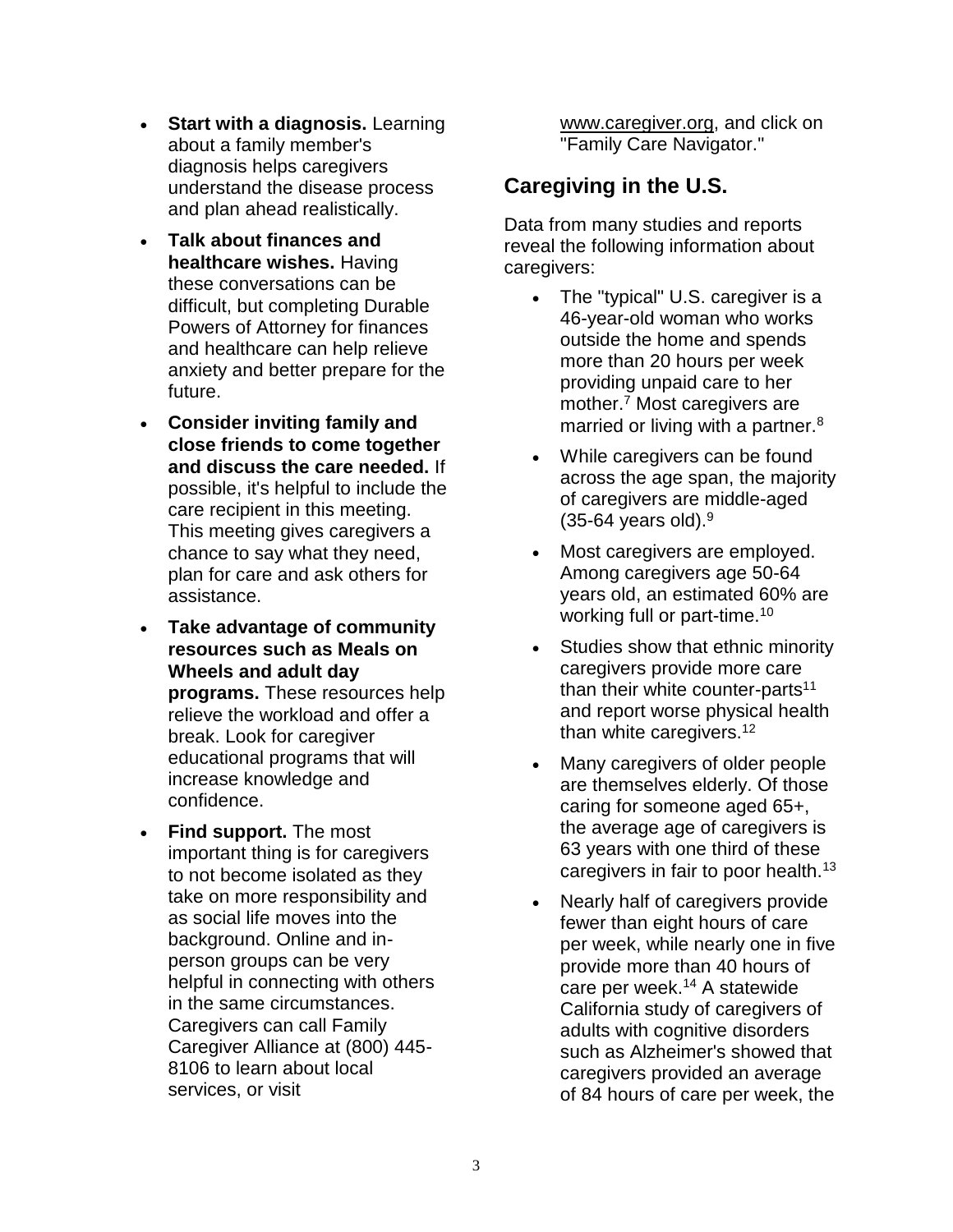equivalent of more than two fulltime jobs.<sup>15</sup> Older caregivers often spend the most hours providing care<sup>16</sup> and the amount of time spent caring increases substantially as cognitive impairment worsens.<sup>17</sup>

- Caregiving can last from less than a year to more than 40 years. In a 2003 study, caregivers were found to spend an average of 4.3 years providing care. Older caregivers (50+) are more likely to have been caregiving for more than 10 years  $(17\%)$ .<sup>18</sup>
- Most caregivers live near the people they care for. Eighty-three percent of caregivers care for relatives, with 24% living with the care recipient, 61% living up to one hour away, and 15%—or about 7,000,000 caregivers living a one- to two- hour drive or more away.<sup>19</sup>

## **Effects of Caregiving**

#### **Impact on Physical and Emotional Health**

Recent medical advances, shorter hospital stays, increasing life spans with better management of chronic illnesses, limited discharge planning, a shortage of homecare workers, and the expansion of home care technology have increased the caregiving responsibilities of families. Family caregivers are being asked to shoulder greater burdens for longer periods of time. In addition to more complex care, conflicting demands of jobs and family, increasing economic pressure, and the physical and emotional demands of

long-term caregiving can result in major health impacts on caregivers.<sup>20</sup>

Over all, caregivers who experience the greatest emotional stress tend to be female. They are at risk for high levels of stress, frustration, anxiety, exhaustion and anger, depression, increased use of alcohol or other substances, reduced immune response, poor physical health and more chronic conditions, neglecting their own care and have higher mortality rates compared to noncaregivers.<sup>21</sup>

In addition, most caregivers are illprepared for their role and provide care with little or no support; $22$  yet more than one-third of caregivers continue to provide intense care to others while suffering from poor health themselves.<sup>23</sup> An influential factor in a caregiver's decision to place an impaired relative in a long-term care facility is the family caregiver's own physical health.<sup>24</sup>

#### **Financial Issues**

Long term caregiving has significant financial consequences for caregivers, particularly for women. Informal caregivers personally lose about \$659,139 over a lifetime: \$25,494 in Social Security benefits; \$67,202 in pension benefits; and \$566,443 in forgone wages.

Caregivers face the loss of income of the care recipient, loss of their own income if they reduce their work hours or leave their jobs, loss of employerbased medical benefits, shrinking of savings to pay caregiving costs, and a threat to their retirement income due to fewer contributions to pensions and other retirement vehicles.25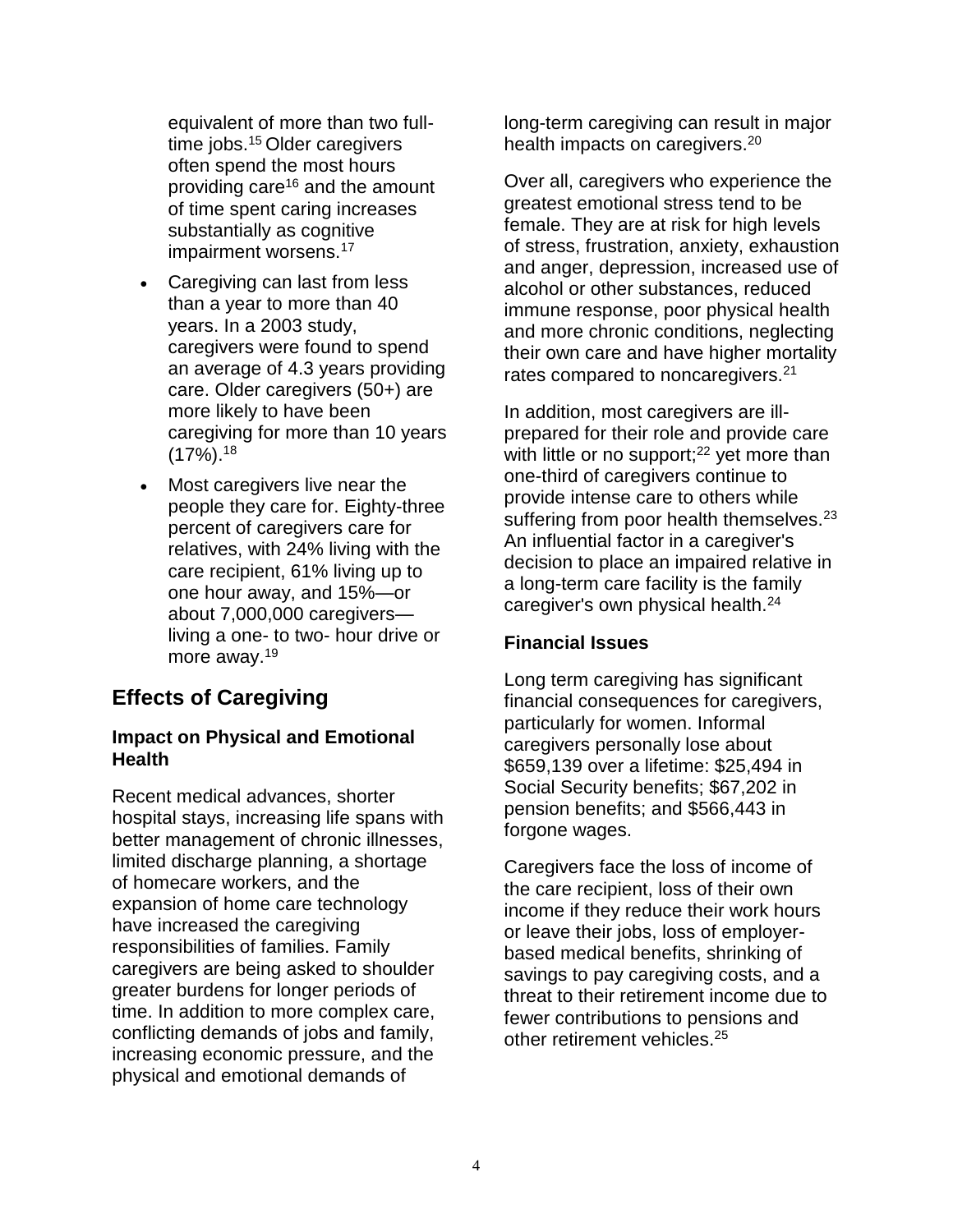#### **Work and Eldercare**

Caregiving also has a substantial impact on business. Lost productivity due to informal caregiving costs businesses \$17.1 billion annually.<sup>26</sup> Absenteeism, replacing employees who quit in order to provide care and other caregivingrelated activities also have serious financial consequences to employers. For instance

- The cost to businesses to replace women caregivers who quit their jobs because of their caregiving responsibilities has been estimated at \$3.3 billion.
- Absenteeism among women caregivers due to caregiving responsibilities costs businesses almost \$270 million.
- The cost to businesses because of partial absenteeism (e.g., extended lunch breaks, leaving work early or arriving late) due to women's caregiving has been estimated at \$327 million. Caregiving-related workday interruptions add another \$3.8 billion to the burden borne by businesses.<sup>27</sup>

Working caregivers often suffer many work-related difficulties due to their "second careers" as caregivers. Sixtyseven percent of family caregivers report conflicts between caregiving and employment, resulting in reduced work hours or unpaid leave.<sup>28</sup>

The importance of eldercare is now recognized by a growing number of employers, with movement toward more flexible work schedules, "cafeteria style" benefits, in-house support groups, and education, information, and referrals

provided through employee assistance programs.

Policy changes have also supported family caregivers. Companies with 50 or more employees must comply with the Family and Medical Leave Act (FMLA), which allows for up to 12 weeks of unpaid leave to care for a seriously ill parent, spouse or child, while protecting job security. Smaller firms can use the FMLA guidelines to provide support for individual employees. Paid Family Leave (PFL) provides workers with a maximum of six weeks of partial pay each year while taking time off from work to care for a seriously ill parent, child, spouse or registered domestic partner, and has been instituted in several states, including California. Policy changes that could also benefit family caregivers include paid sick leave that can be used by employees for themselves or to care for family members and expanding FMLA beyond immediate family members to include care for siblings, in-laws and grandparents.<sup>29</sup>

#### **Legal Issues**

It is important to make legal preparations in the event a parent becomes cognitively impaired. Typical concerns include who will manage the confused person's money, who will make important health care decisions and how to plan for long-term care.

An attorney can help plan for the financial aspects of long-term care needs, assist with surrogate decisionmaking tools such as the durable power of attorney (DPA) and a durable power of attorney for health care (DPAHC), and provide guidance in obtaining a conservatorship should the care recipient lack the capacity to make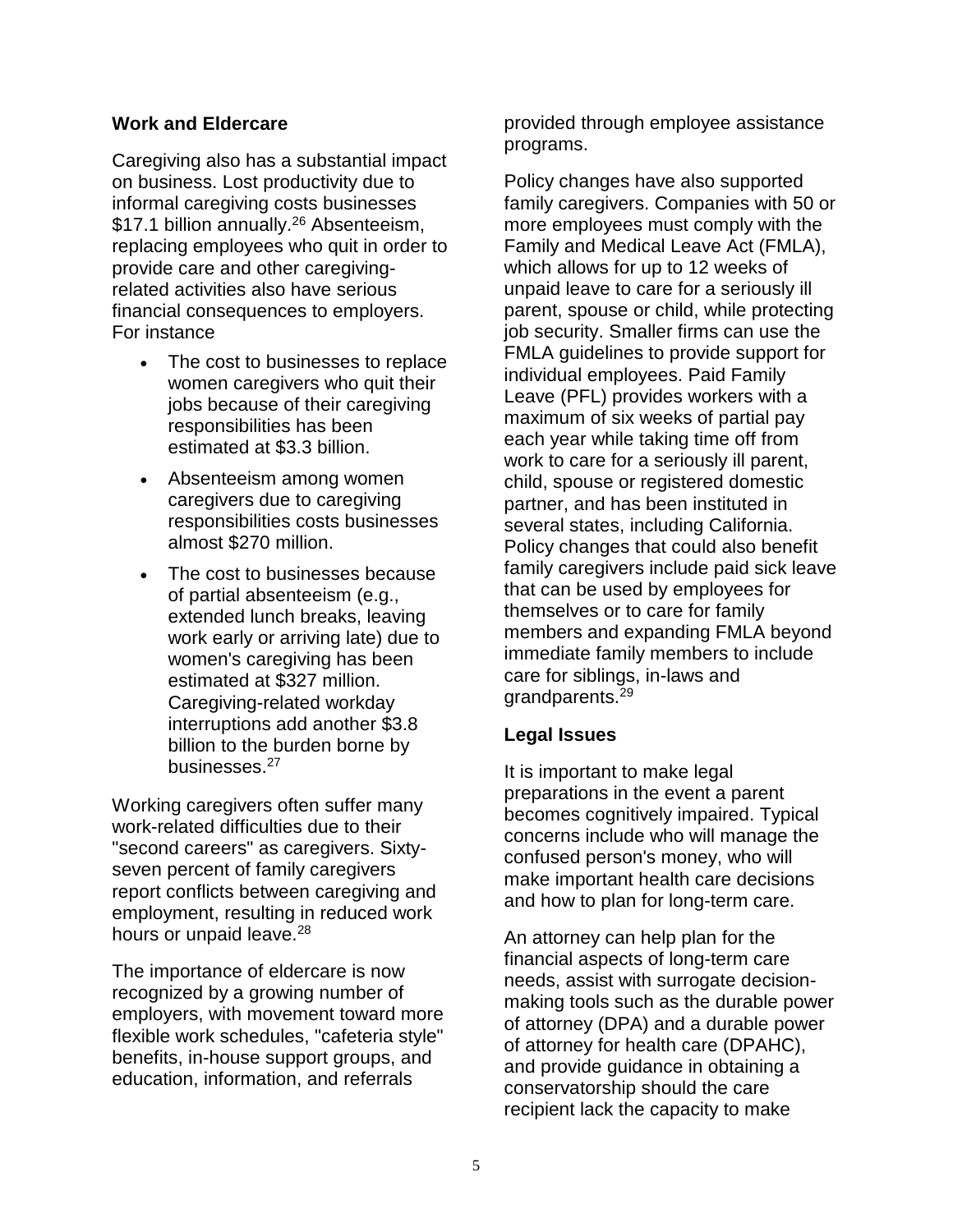decisions. A conservatorship provides the legal authority to manage a person's finances, estate, personal affairs, assets and medical care.<sup>30</sup>

## **The Need for Support**

Because of the multi-faceted role that family and informal caregivers play, they need a range of support services to remain healthy, improve their caregiving skills and remain in their caregiving role. Support services include information, assistance, counseling, respite, home modifications or assistive devices, caregiver and family counseling, and support groups. While many services are available through local government agencies, service organizations, or faithbased organizations, employers' programs also can mitigate the impact that caregiving can have on workers.

Services that improve caregiver depression, anxiety and anger benefit both the caregiver and the care recipient.<sup>31</sup> Evidence also shows that caregiver support delays or prevents nursing home placement; people with moderate dementia have been able to defer placement by nearly 1.5 years when their family members receive caregiver services, including counseling, information and ongoing support. $32$ 

# **Policy Implications**

Family caregiving is the backbone of the United States' long-term care system as well as the core of what sustains frail elders and adults with disabilities, yet caregivers often make major sacrifices to help loved ones remain in their homes. A federal investment in family caregiver support is needed now more than ever.

A national agenda is needed that:

- Supports the National Family Caregiver Support Program (NFCSP) to provide caregivers with information and assistance, counseling, support groups, respite, caregiver training and limited supplemental services.
- Funds Lifespan Respite Care so that family caregivers can take a break from the demands of providing constant care
- Expands the Family and Medical Leave Act (FMLA) and paid leave policies to increase financial support for workers providing essential care for family members.
- Promotes financial incentives, career advancement, geriatric education and training, and longterm care policies to expand the geriatric care workforce.
- Enacts legislation providing refundable tax credits for family caregivers to defray long-term care costs and compensate for expenses that family and informal caregivers at all income levels incur.
- Strengthen Social Security by recognizing the work of family caregivers who leave the workforce to provide full-time support and care for an ill, disabled or an elderly family member.

## **Conclusion**

With the dramatic aging of the population, we will be relying even more on families to provide care for their aging parents, relatives and friends for months and years at a time. Yet, the enormous pressures and risks of family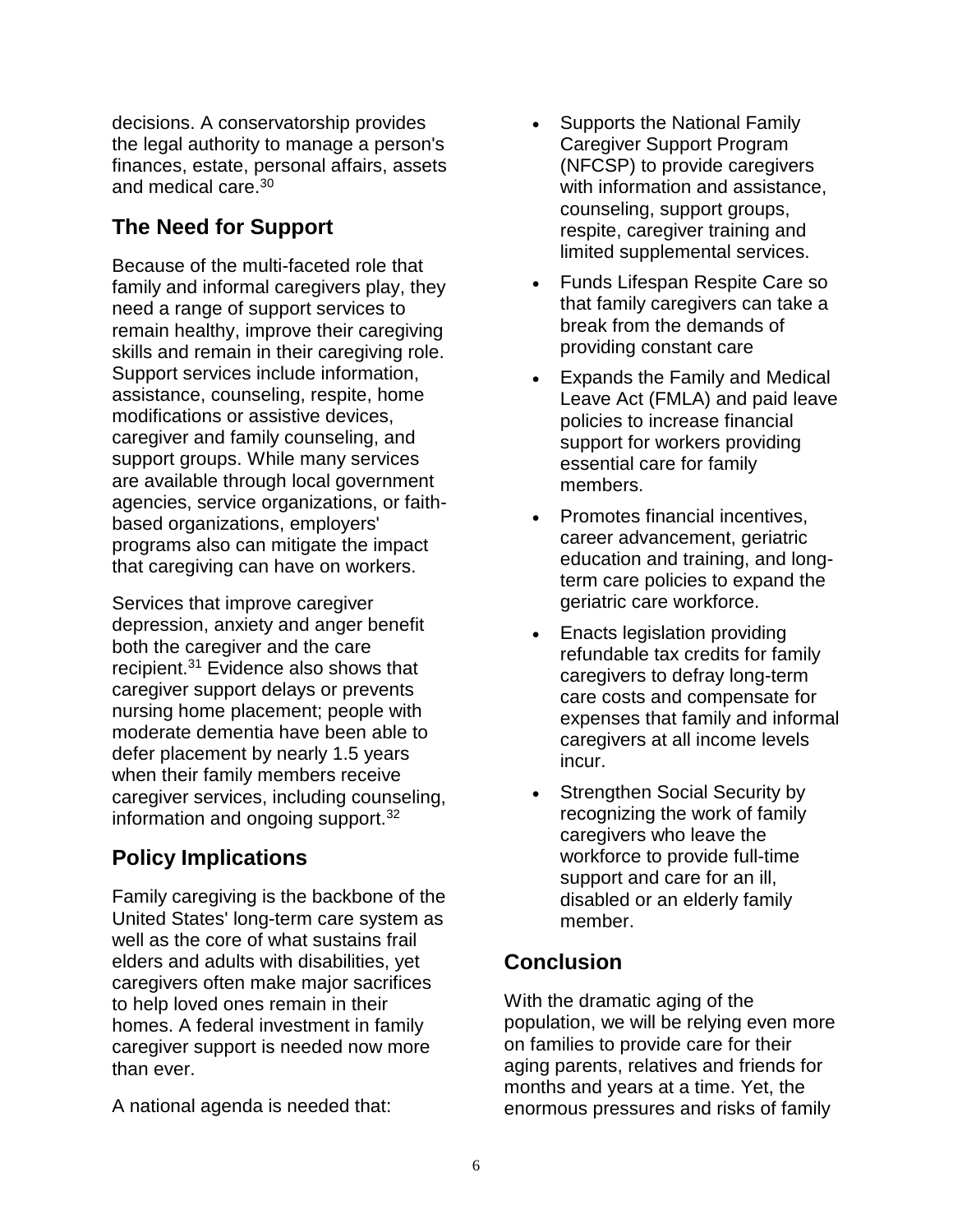caregiving—burnout, compromised health, depression and depletion of financial resources—are a reality of daily life for millions of American families and pose great strain on family caregivers, many of whom are struggling to balance work and family responsibilities.

Families need information and their own support services to preserve their critical role as caregivers, but frequently they do not know where to turn for help. When they do seek assistance, many community agencies cannot provide adequate supports due to funding constraints and outdated policies. The federal government can help by taking steps to ensure that all family caregivers have access to caregiver assistance and to practical, high quality, and affordable home and community-based services. These are tough economic times, but supporting family caregivers is one of the most cost-effective longterm care investments we can make. As long as caregivers are able to provide care, they are often able to delay costly nursing home placements and reduce reliance on programs like Medicaid.

## **Credits**

Family Caregiver Alliance, "2009 National Policy Statement."

Family Caregiver Alliance, Family Caregiving and Long-Term Care: A Crucial Issue for America's Families, Policy Brief. San Francisco, CA, June 2004.

Family Caregiver Alliance, Caregiver Assessment: Principles, Guidelines and Strategies for Change, Volume 1. San Francisco, CA, April 2006.

Family Caregiver Alliance, Caregiving and Retirement Planning: What Happens to Family Caregivers Who Leave the Work Force, Policy Brief, December 2003.

Family Caregiver Alliance, "Caring in Rural Communities," Update, Winter 2006.

AARP Public Policy Institute, Valuing the Invaluable: The Economic Value of Family Caregiving, 2008 Update, November 2008.

American Journal of Nursing, "State of the Science: Professional Partners Supporting Family Caregivers." 108, N0. 9 Supplement. New York, NY: Lippincolt Willliams & Wilkins, September 2008.

Easter Seals and National Alliance for Caregiving, Caregiving in Rural America, October 2007.

HarrisInteractive and GlaxoSmithKline, "Improving the Patient-Physician Relationship," 2003.

National Alliance for Caregiving and AARP, Caregiving in the U.S., April 2004.

#### **References**

<sup>1</sup> National Alliance for Caregiving and AARP. Caregiving in the U.S. Bethesda: Washington, DC: AARP Public Policy Institute, Valuing the Invaluable: The Economic Value of Family Caregiving, 2008 Update. Washington, DC: 2008; Family Caregiver Alliance, Family Caregiving and Long-Term Care: A Crucial Issue for America's Families, Policy Brief. San Francisco, CA: June 2004.

<sup>2</sup> Family Caregiver Alliance, Family Caregiving and Long-Term Care: A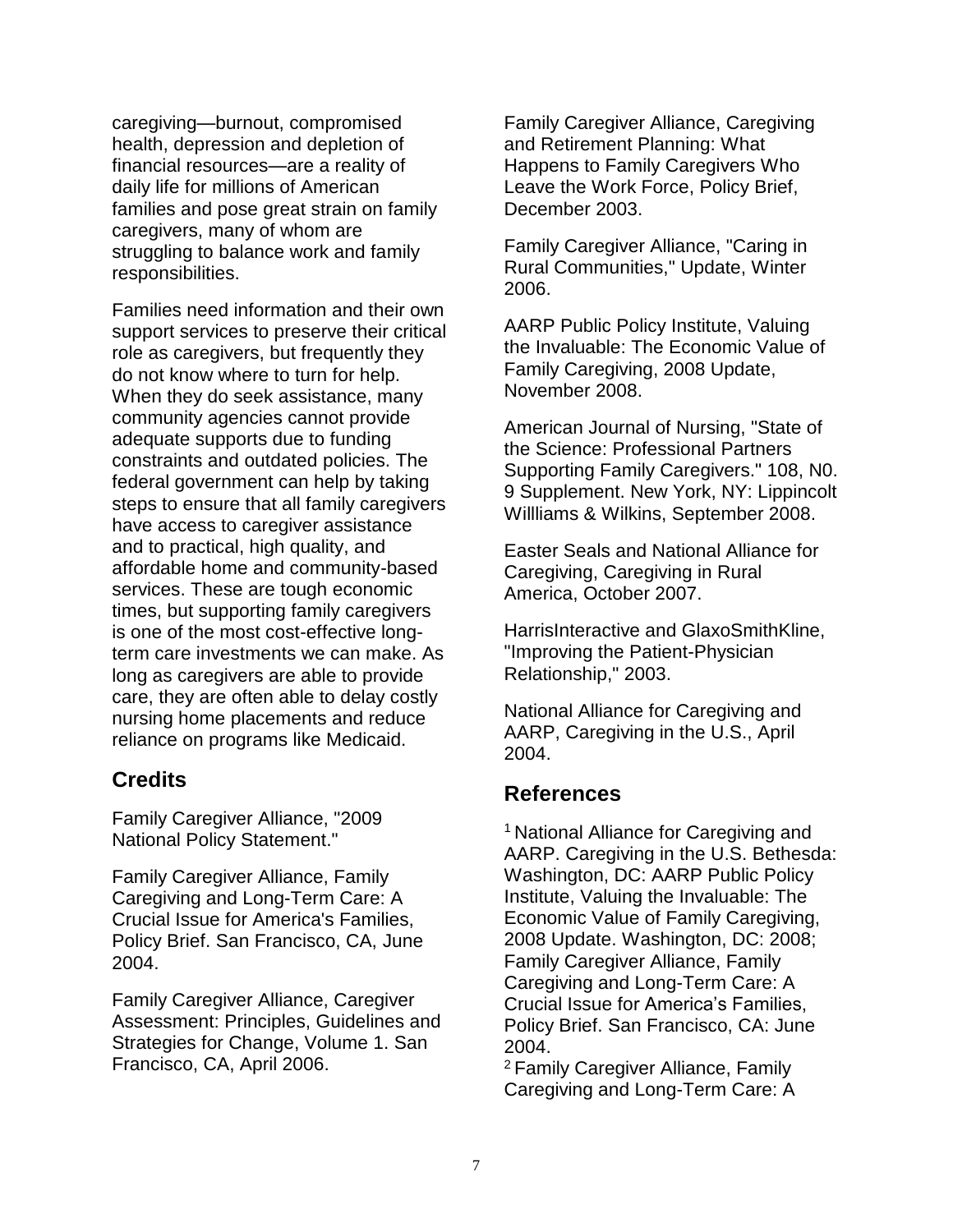Crucial Issue for America's Families, Policy Brief. San Francisco, CA: June 2004.

<sup>3</sup>Chronic Care in America,

GlaxoSmithKline and HarrisInteractive, 2003.

<sup>4</sup>Beyond 50.05: A Report to the Nation on Livable Communities, AARP, May 2005.

<sup>5</sup>Family Caregiver Alliance Fact Sheet, Is This Dementia and What Does It Mean?, 2008; Fact Sheet, Caregiver's Guide to Understanding Dementia Behaviors, 2008; National Alliance for Caregiving and AARP; Caregiving in the U.S.

<sup>6</sup> Family Caregiver Alliance, Caring in Rural Communities; Easter Seals and the National Alliance for Caregiving, Caregiving in Rural America, October 2007.

<sup>7</sup>National Alliance for Caregiving and AARP. Caregiving in the U.S. Bethesda: National Alliance for Caregiving, and Washington, DC: AARP, April 2004. <sup>8</sup> National Alliance for Caregiving and AARP; Caregiving in the U.S. Bethesda: National Alliance for Caregiving, and Washington, DC: AARP, 2004.

<sup>9</sup> National Alliance for Caregiving and AARP. Caregiving in the U.S. Bethesda: National Alliance for Caregiving, and

Washington, DC: AARP, 2004; Alecxih, L. M. B., S. Zeruld, and B. Olearczyl, Characteristics of Caregivers Based on the Survey of Income and Program Participation, Falls Church, VA: The Lewin Group, 2001.

<sup>10</sup>AARP. Beyond 50.03: A Report to the Nation on Independent Living and Disability. Washington DC: AARP, 2003. <sup>11</sup>McCann, J.J., L.E. Hebert, L.A. Beckett, M.C. Morris, P.A. Scherr, and D.A. Evans. 2000. "Comparison of Informal Caregiving by Black and White Older Adults in a Community

Population." Journal of the American Geriatrics Society 48:1612-1617; Pinquart, M. and S. Sorenson. 2005. "Ethnic Differences in Stressors," Resources, and Psychological Outcomes of Family Caregiving: A Meta-Analysis. The Gerontologist 45: 90-106.

<sup>12</sup> Pinquart, M. and S. Sorenson. 2005. "Ethnic Differences in Stressors, Resources, and Psychological Outcomes of Family Caregiving: A Meta-Analysis," The Gerontologist 45: 90-106.

<sup>13</sup> Administration on Aging, NFCSP Complete Resource Guide, September 9, 2004

<sup>14</sup> National Alliance for Caregiving and AARP. Caregiving in the U.S. Bethesda: National Alliance for Caregiving, and Washington, DC: AARP, 2004.

<sup>15</sup> Family Caregiver Alliance, "Caregivers at Risk," 2004/05.

<sup>16</sup> Partnership for Solutions. "Chronic conditions: Making the case for ongoing care." Baltimore: Johns Hopkins University, 2002.

<sup>17</sup> Langa K.M., M. Chernew, M. Kabeto, A.R. Herzog, M.B. Ofstedal, R. Willis, R. Wallace, L. Mucha, W. Straus, AM. Fendrick. 2001. "National Estimates of the Quantity and Cost of Informal Caregiving for the Elderly with Dementia." Journal of General Internal Medicine 16: 770-778.

<sup>18</sup> National Alliance for Caregiving and AARP. Caregiving in the U.S. Bethesda: National Alliance for Caregiving, and Washington, DC: AARP, 2004.

<sup>19</sup> National Alliance for Caregiving and AARP. Caregiving in the U.S. Bethesda: National Alliance for Caregiving, and Washington, DC: AARP, 2004.

<sup>20</sup> Family Caregiver Alliance, "Caregiving

in California." Issue Paper #1, 2007.

<sup>21</sup> Family Caregiver Alliance, Caregiving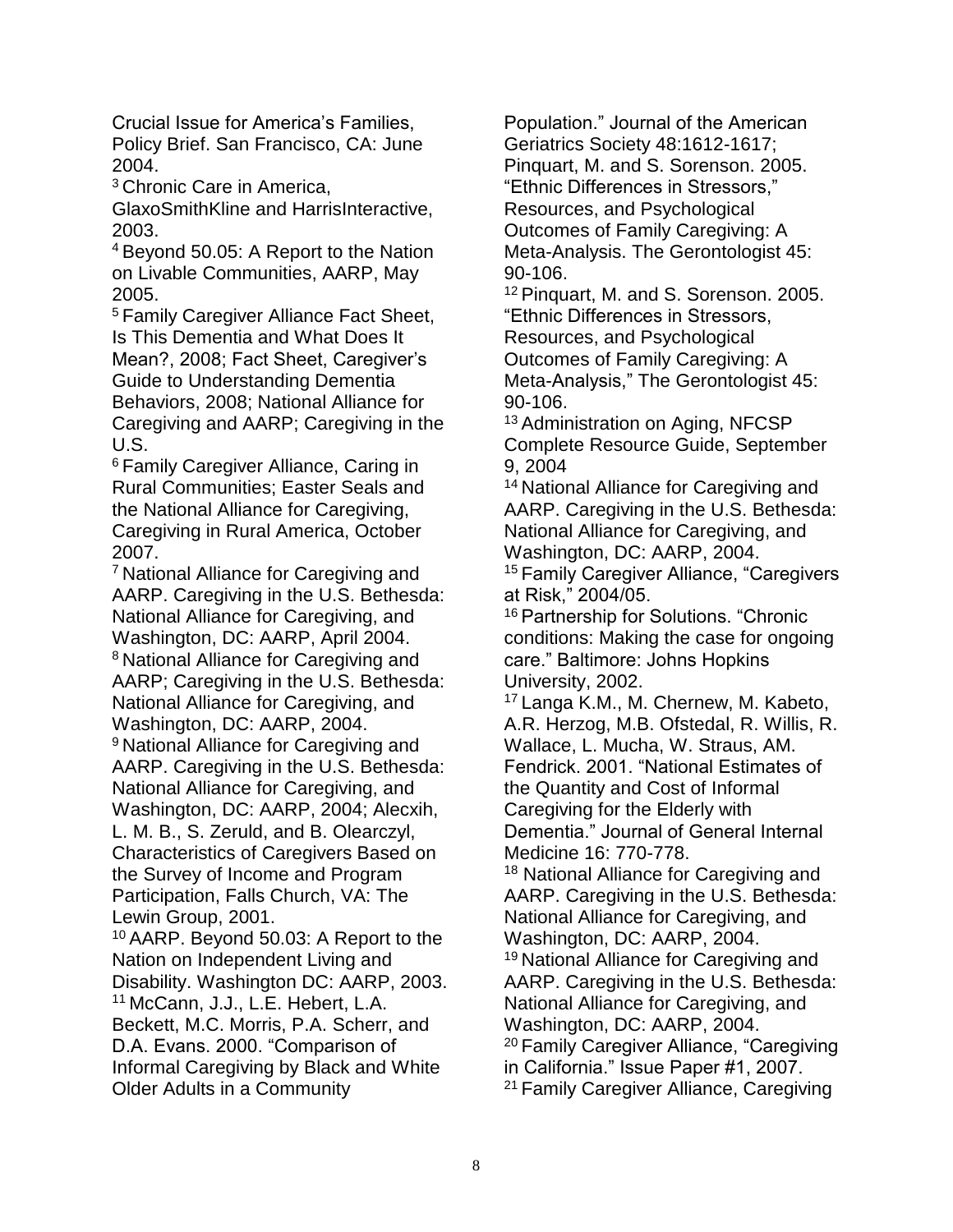in California: Issue Paper #1, 2007; National Alliance for Caregiving and AARP. Caregiving in the U.S. Bethesda: National Alliance for Caregiving, and Washington, DC: AARP, 2004. <sup>22</sup> National Alliance for Caregiving & AARP. (2004). Caregiving in the U.S. Alzheimer's Association & National Alliance for Caregiving. (2004); Families Care: Alzheimer's Caregiving in the United States. Chicago, IL: Alzheimer's Association and Bethesda, MD: National Alliance for Caregiving; Family Caregiver Alliance (2006). Caregiver Assessment: Principles, Guidelines and Strategies for Change. Report from a National Consensus Development Conference (Vol. I). San Francisco: Author.

<sup>23</sup> Navaie-Waliser, M., Feldman, P.H., Gould, D.A., Levine, C.L., Kuerbis, A.N. & Donelan, K. (2002). "When the caregiver needs care: The plight of vulnerable caregivers." American Journal of Public Health, 92(3), 409–413 <sup>24</sup> Buhr, G.T., Kuchibhatla, M., & Clipp, E. (2006). "Caregivers' reasons for nursing home placement: Cues for improving discussions with families prior to the transition." The Gerontologist, 46(1): 52-61; Whitlatch, C.J., Feinberg, L.F., & Sebesta, D.S. (1997). "Depression and health in family caregivers." Journal of Aging and Health, Vol.9 (2), 222-243; Whitlatch, C.J., Feinberg, L.F., & Stevens, E.J. (1999). "Predictors of institutionalization for persons with Alzheimer's disease and the impact on family caregivers." Journal of Mental Health and Aging, Vol. 5(3). 275-288; Lieberman, M.A. & Kramer, J.H. (1991). "Factors affecting decisions to institutionalize demented elderly." The Gerontologist, 31, 371- 374.

<sup>25</sup>AARP Public Policy Institute, Valuing

the Invaluable: The Economic Value of Family Caregiving, 2008 Update. Washington, DC: AARP, November 2008.

<sup>26</sup> Family Caregiver Alliance, 2009 National Policy Statement.

<sup>27</sup> Metropolitan Life Insurance Company and National Alliance for Caregiving. (1997, June). The Metlife study of employer costs for working caregivers. Connecticut: Metropolitan Life Insurance Company.

<sup>28</sup> Family Caregiver Alliance, 2009 National Policy Statement.

<sup>29</sup> Family Caregiver Alliance, Fact Sheet: Work and Eldercare Fact Sheet, 1999; Family Caregiver Alliance, 2009 National Policy Statement.

<sup>30</sup> Family Caregiver Alliance, Fact Sheet: Work and Eldercare, 1999.

<sup>31</sup> Schulz, R., O'Brien, A., Czaja, S., Ory, M., Norris, R., Martire, L.M., Belle, S.H., Burgio, L., Gitlin, L., Coon, D., Burns, R., Gallagher-Thompson, D., and Stevens, A. 2002. "Dementia Caregiver Intervention Research: In Search of Clinical Significance." The Gerontologist 42:589-602; Bookwala, J., Zdaniuk, B., Burton, L., Lind, B., Jackson, S., Schulz, R. 2004. "Concurrent and Long-Term Predictors of Older Adults' Use of Community-Based Long-Term Care Services: The Caregiver Health Effects Study." Journal of Aging and Health 16: 88-115; Zarit, S.H., Stephens, M.A.P., Townsend, A. and Greene, R. 1998. "Stress Reduction for Family Caregivers: Effects of Adult Day Care Use." Journal of Gerontology: Social Sciences 53B:S267-S277. <sup>32</sup> AARP Public Policy Institute, Valuing the Invaluable: The Economic Value of Family Caregiving, 2008 Update. Washington, DC: AARP, November 2008; Mittelman, M. S., Haley, W., & Roth, D. 2006. "Improving Caregiver